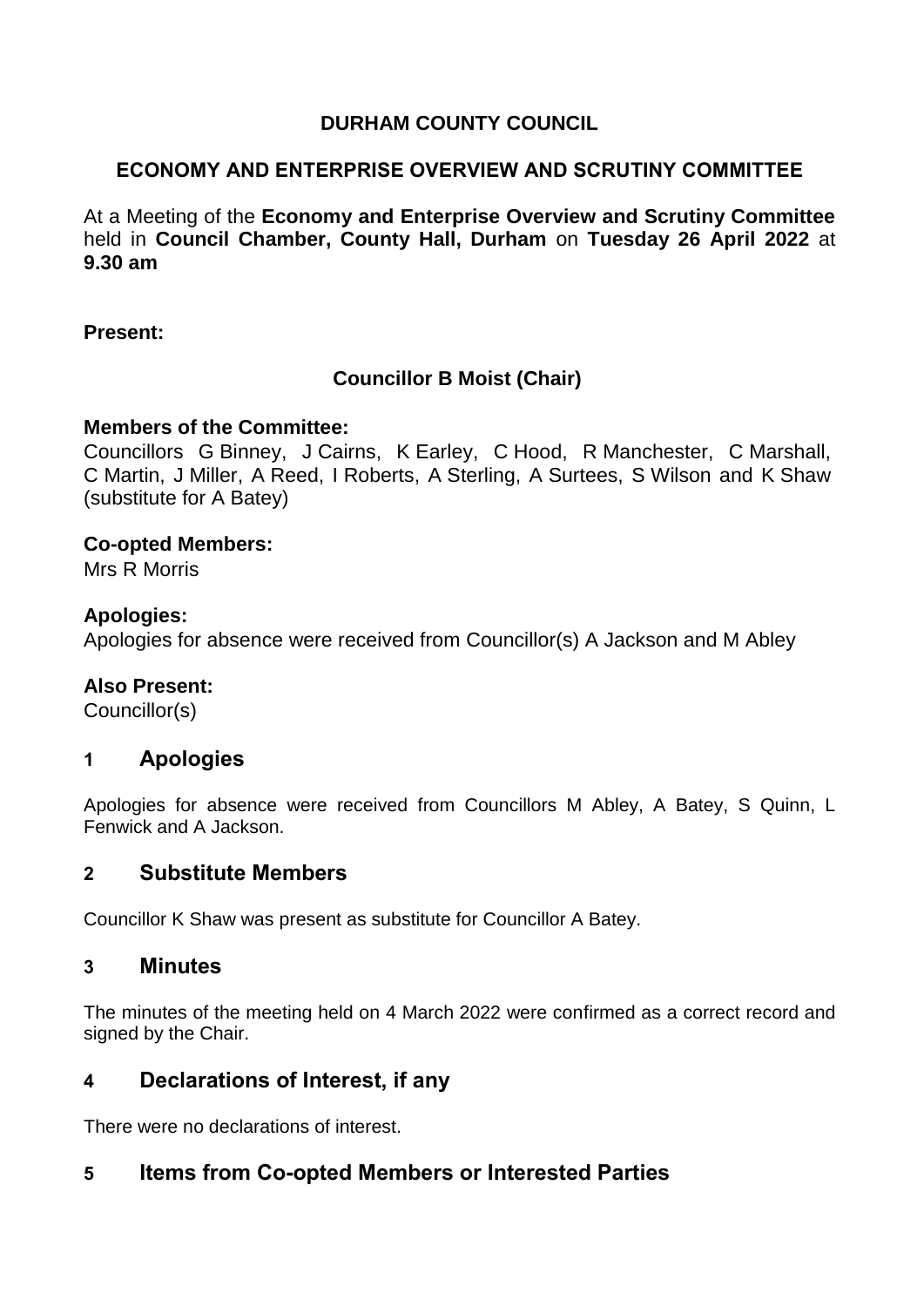There were no items from Co-opted Members or interested parties.

# **6 Housing - Update**

The Committee considered a report and presentation of the Corporate Director of Regeneration, Economy and Growth which gave a strategic overview of housing delivery, looking particularly at recent performance, the mix of housing, locations and whether the mix was right to attract inward investment both currently and in the future (for copy of report and slides of presentation see file of Minutes).

G Paul, Head of Development and Housing provided a detailed presentation to the committee which provided background to the council's commitments relating to housing and how this was delivered through its policies and strategies.

He explained that the location of new housing was important to meet the needs of residents and encourage private sector investment and be focused on sustainable locations which maximised the use of public transport, walking and cycling. He noted that settlements in the A1 and A19 corridors were likely to be a draw for business investment and other settlements such as Bishop Auckland and Consett, also provided opportunities for locally important businesses.

Moving on to private sector investment the Head of Development and Housing noted the economic contribution that house building offered and that a well-functioning housing market was considered important for an area to remain competitive and attractive to business and economic activity.

He further explained that the County Durham Plan sought to deliver a wide choice of quality homes to meet the needs and secure an appropriate mix of dwelling types and sizes taking account of evidence in the Strategic Housing Market Assessment (SHMA) and existing imbalances in the housing stick and to provide a complementary housing offer to support economic ambitions and through policies 19 and 29.

The presentation went on to provide details of the annual new housing need of 1,308 or 24,852 needed for 2016-2035, including the need for 836 additional affordable homes per annum up to 2035.

The Head of Development and Housing also provided details of the council homes programme to deliver 500 new homes by 2026 which had been agreed by Cabinet in October 2020. With regards to affordable homes, it was reported that during the period 2014 to 2019 a total of 1,956 homes had been delivered against a target of 4,180 (46.8%). The Council Homes Programme would bridge this gap and complement the new build programme of Registered Providers.

Further details were reported in respect of those sites being progressed for development for a total of 124 units and a timetable for delivery was included within the presentation. The Council had recently agreed the purchase of six bungalows in Gilesgate which would be allocated to people in the Durham area.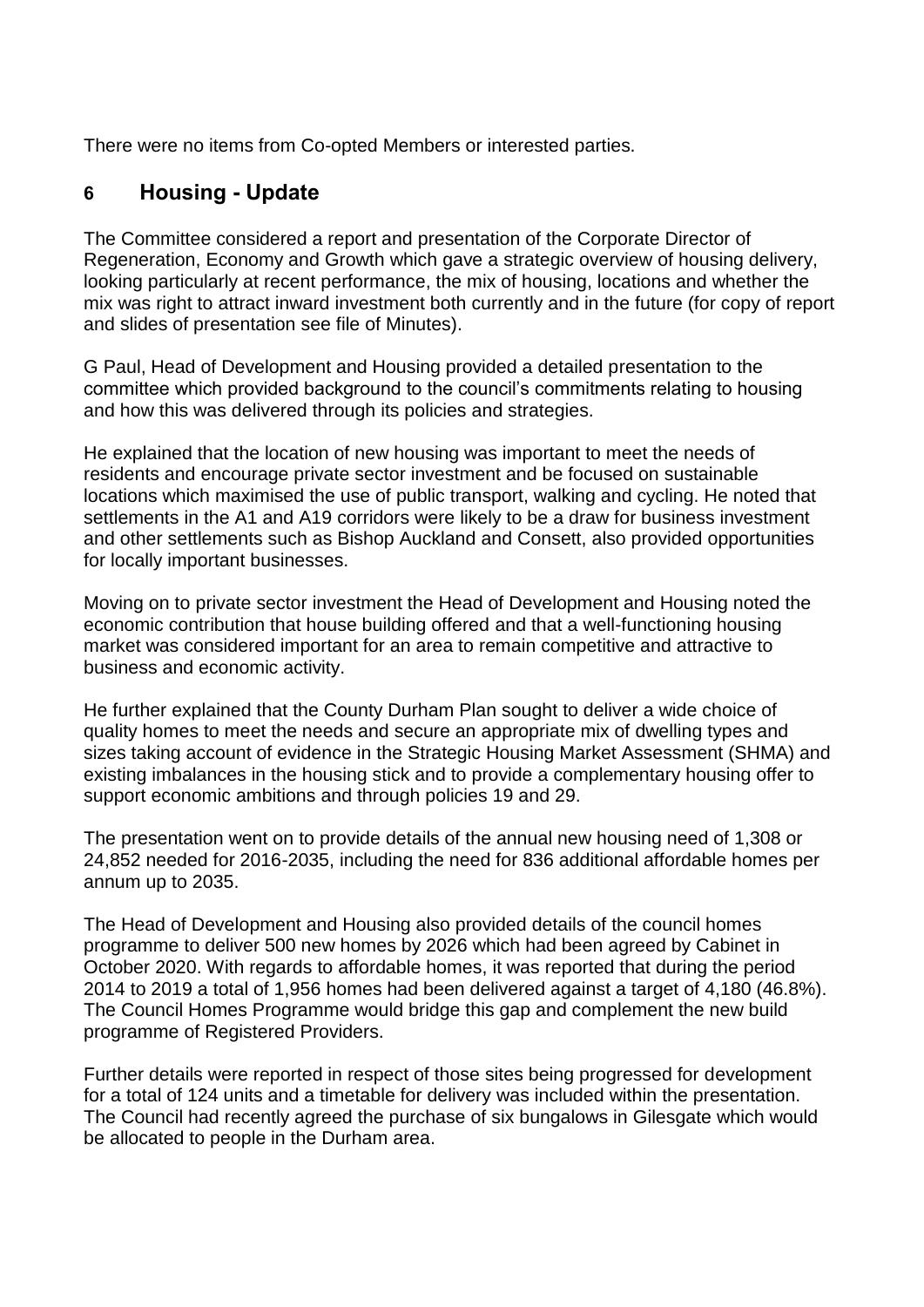Moving on the presentation went on to highlight key messages in the Housing Strategy, which was adopted in July 2019, and how this was delivered in partnership through the Housing Forum and related subgroups.

The Head of Development and Housing further noted changes following the introduction of Selective Licensing, noting that around 42% of private rented sector dwellings were covered by the scheme. Even though the Council were in the early stages, landlords had began to register and inspections would be carried out in areas which had issues with social landlords.

In conclusion the presentation provided details on Chapter Homes, its successes and developments to date, noting its key aims and commitments to deliver affordable and older persons housing.

Councillor Earley advised that he had been responsible for pulling down number of homes on those particular sites and to create demand particularly in bridge hill, where they were having enormous social problems, money was invested with the idea that it would lift the area up. It did not work due to demand and the geography of the area and whilst demand may change, the geography did not. Blackhill and Bridgehill were named as such because of their topography and pushing a pram up to school or walking up to shops could affect demand. He was concerned that the Council may struggle to fill houses and people from outside of the community could filter in, as they had found this had happened in the past.

The Head of Development and Housing confirmed that when the original sites had been considered by Cabinet, there had been a detailed analysis in terms of need and sites had a relatively strong need identified. He suggested that perhaps demand had changed and reassured Councillor Earley that the Council would not wish to develop a site that did not demonstrated a strong need.

Subsequent to Cabinet agreement, there had been one or two sites that had been assessed and it had been determined that bungalows could not be built due to the topography and hill. There were also sites which had been chosen within the private sector partner, which made sense due to the size of the developments and Cabinet had expressed a preference to consider mixed development, with affordable homes for rent, affordable homes for sale and outright market value sales.

Councillor Jopling noted that there were larger rooms on the ground floor which could be adapted for elderly people or for those with disabilities and assist people living in their own home. She queried whether this would be part of the requirement for building in the future and asked what effect this programme would have on the housing waiting list.

She supported Selective Licensing which would assist in keeping the housing stock in good condition but suggested that housing associations should also be monitored because Councillors received many complaints about some of them.

The Chair advised that Housing Associations would be dealt with further into programme.

The Head of Development and Housing advised that there was a homes for life concept for all new builds, although there could be occasions due to viability, that modern standards could not be met.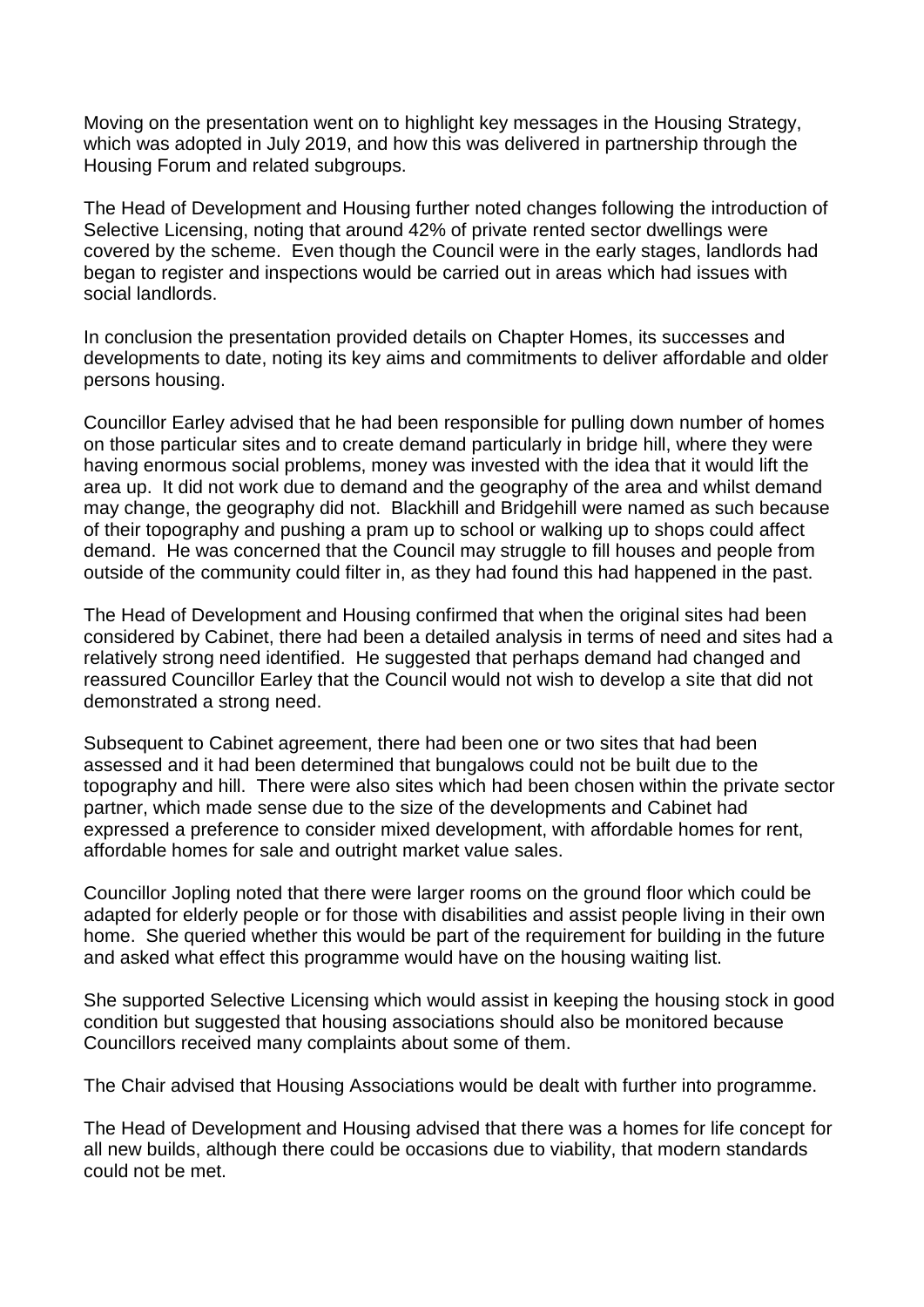With regards to the waiting list, this would not meet all of the need, however this subsidy meant that 500 people would get access to brand new homes, that they would not have been able to access without this programme.

Housing Associations were regulated by government and the Housing Association regulator required performance monitoring, however there had been number of complaints from Councillors with examples of where dealings with customers could have been improved and should Members have issues with Housing Associations, he would assist.

Councillor Marshall thanked the Head of Development and Housing for presentation as a lot of work had been done and there was clearly focus on new housing, however the Council were aware that there was a significant lack of funds for regeneration to tackle poor housing stock. Most Members had areas within their division, that needed regenerating and he referred to a dedicated fund of £50m which had been scrapped in 2010.

Considering the lack of funding through government, for the endless list of places with problem properties and the significant amount of funding required, he asked whether it was worth the Committee writing to Cabinet and asking them to consider this as part of a bid for devolution. Significant money was needed and if the Council did not have a plan, properties would become even less appealable and less viable, and people who had lived in these areas for generations would suffer the consequences.

The Head of Development and Housing referred to the challenge in dealing with the legacy of the terrace housing heritage in the North East, many properties were over 100 years old and maintaining their lifespan was difficult. The government focused support on regeneration and the land value uplift was nowhere near. There were ongoing discussions with Homes England on changing the approach as there needed to be significant public sector investments and deliverable plans for regeneration and he agreed that a request for devolution was something that could assist with this as the issues were a challenge across the whole of the North East and it may be that from a regional perspective, it should be a North East ask.

Councillor Martin noted that the report referenced housing strategy aims and building houses in high value areas was more likely to succeed and achieve higher Section 106 contributions, however he hoped that the Council were not losing sight that houses were needed everywhere and if they were built in areas of deprivation, they would bring more money into those areas.

With regards to delivering affordable housing, Councillor Martin suggested that building more houses in lower land value areas would assist in solving some of the problems regarding financial viability and quieried whether aiming for higher land value areas was reducing delivery.

M Allum, Spatial Policy Manager advised that there was a strategy in the local plan to consider the viability of sites, focusing on main towns in the County, however the addition of a windfall policy had allowed developers to come forward with other viable sites to be considered on their own merits in order to enable private sector investment.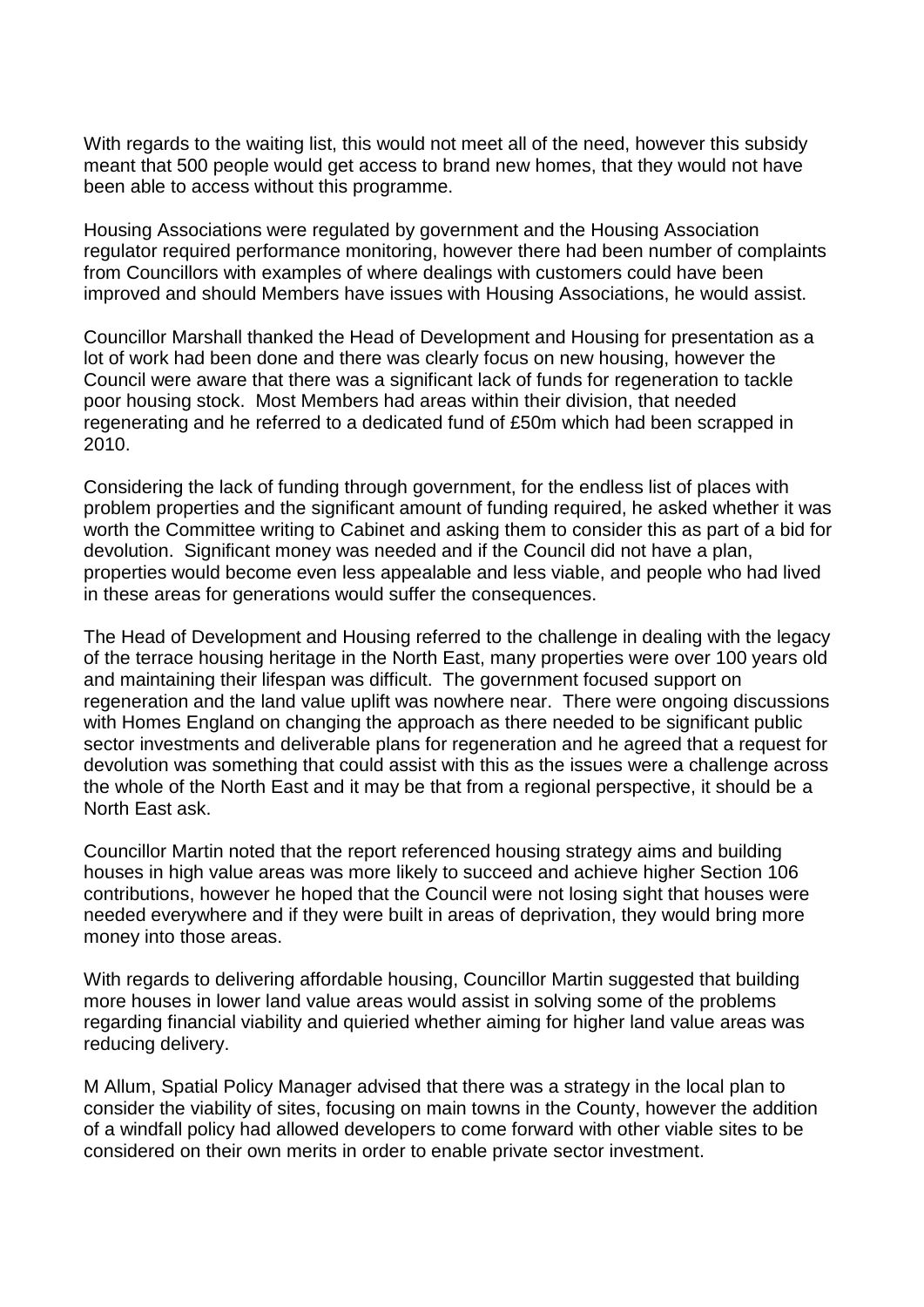Councillor Reed suggested that new style houses were more efficient and environmentally friendly but needed more modern methods of construction and a mix of skills. She advised that construction workers had once needed five years of training to build up a skill set and now only required six months and she asked how the Council could be sure that they were attracting the appropriately high skilled workforce for the construction of new homes.

The Head of Development and Housing advised that there were challenges in what was traditionally a trade of highly skilled workers, with an aging workforce there were various apprenticeship schemes, but not enough coming through. He referred to a company based in Seaham that specialised in building modular homes, who had created a show home in car park and they had apprentices learning the skills to build modular homes so whilst Apprentices were learning a range of new skills, they also faced challenges. There were few young women apprentices, but there was a different cohort. With regards to modular homes, they did cost more than a traditional build, due to the scale and volume, however house prices would reduce with more sales and construction required skilled workers but it was different to the traditional wet trade.

In response to comments from Co-optee, R Morris regarding the existing infrastructure issues of congestion and speeding, the Head of Development and Housing advised that the plan addressed issues with regards to increasing school places, health facilities and transport infrastructure and the viability assessment.

Ms Morris queried the figures of employment in Spennymoor, Chester-le-Street and Consett and the Head of Development and Housing agreed to circulate them after the meeting.

Finally, Ms Morris asked whether the Council would refuse planning permission for private sector developers should they not satisfy the plan for greener initiatives. The Head of Development and Housing advised that local plan set out what was required on standards which were slightly higher than the national requirement however national perspective standards were always changing and would continue to do so as we moved to net zero. From 2030 the Council would no longer be able to put gas fired boilers into new homes so the plan already contained a requirement for alternative heating. There was an initiative at Seaham Garden Village to ensure homes would be using mine water heat, however if developers met criteria for planning the Council could not refuse permission.

Councillor Shaw confirmed that when putting together the Housing Strategy, the Cabinet specifically looked at the right homes in the right places and introduced a target delivery plan to ensure housing was delivered in the places it was most needed. The Head of Development and Housing added that sites had been determined in strong areas with strong demand and there were other programmes such as the Town and Village improvement that were running concurrently.

Councillor Sterling commented on a flawed planning process and developments that were unable to deliver on affordability and sustainability due to site viability. The Head of Development and Housing advised that part of the issue was the low value of land and in terms of contributing Section 106, these sites would not be able to contribute amounts that could be obtained in areas of higher land value. Ultimately the Planning Authority had to consider whether to give up the housing altogether and get neither. It fundamentally came down to land values and until they changed, there would always be a dilemma.